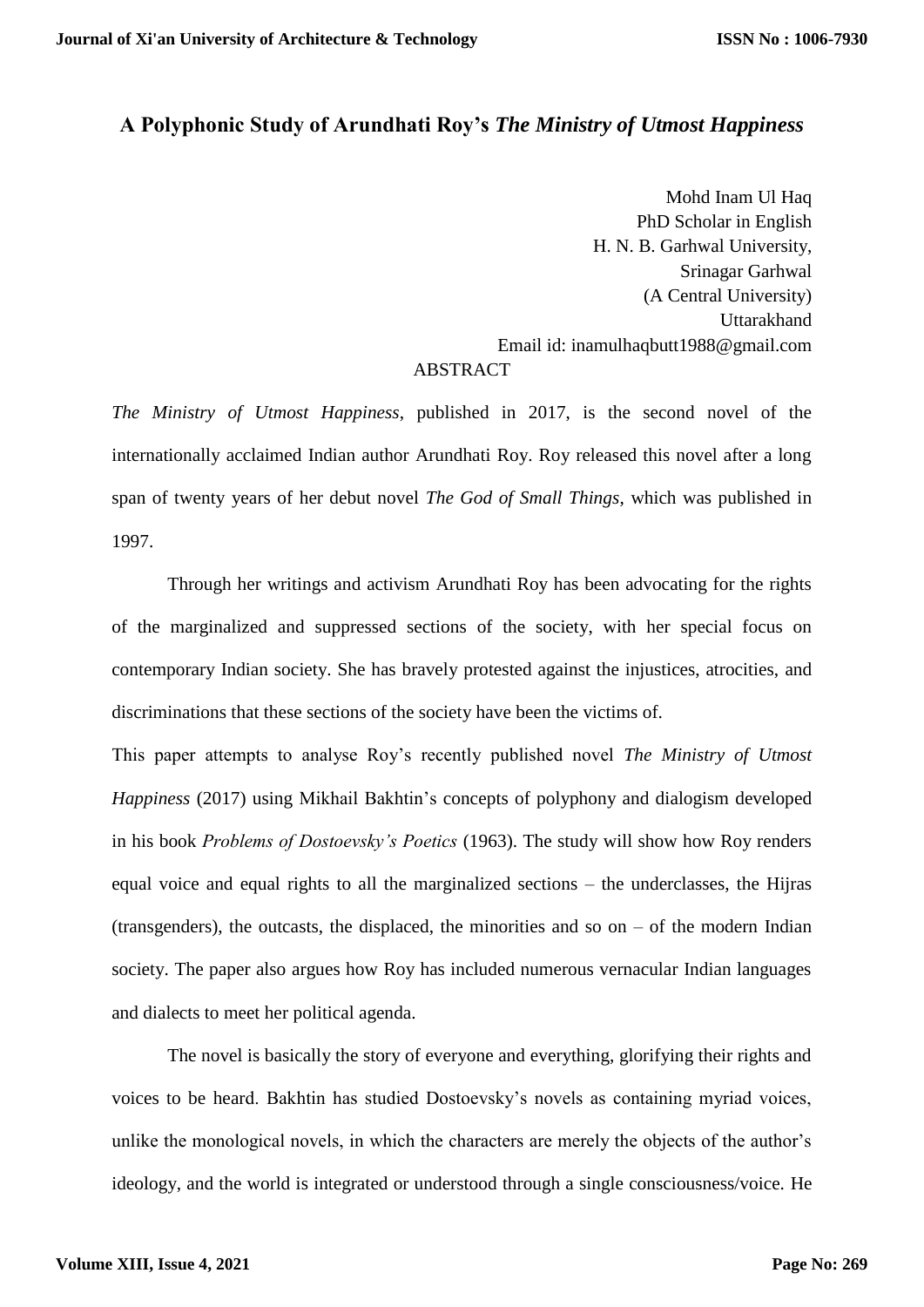$\overline{\phantom{a}}$ 

asserts that Dostoevsky's novels are polyphonic and dialogic in nature. Correspondingly, Roy's characters, in the latest novel, have their individual say; are treated equally and are not dominated or suppressed by the author's consciousness or ideologies. Here the history of India is told and retold through myriad voices (polyphony): the voices of the Hijras (transgenders), the Kashmiris, struggling for the autonomy; of the farmers, the outcasts, the underclasses, and the displaced due the building of dams; of the Manipuri nationalists, asking for the revocation of the AFSPA, of the puppet journalists; of the mothers (Kashmiri) of the disappeared; of the owls, kittens, and dung beetle named GuiKyom.

**Keywords**: **Polyphony, dialogism, marginalization, ideology, consciousness, transgender**

## Bakhtin's Theoretical Concepts

#### **Monologism**

Mikhail Bakhtin, one of the most important theorists of discourse in the  $20<sup>th</sup>$  century, introduced his theoretical concepts of dialogism, polyphony, heterroglossia etc. in his books *Problems of Dostoevsky's Poetics* (1963), *The Dialogic Imagination: Four Essays* and *Rabelais and His World*.*Problems of Dostoevsky's Poetics* (PDP) is a study on the fictional works of the great Russian novelist and writer Fyodor Dostoevsky.

In the *Problems of Dostoevsky's Poetics* Bakhtin states: "a monologically understood world is an objectified world, a world corresponding to a single and unified authorial consciousness" (Hays 9). Monologism also called homophony can be defined as a single thought discourse or single voiced discourse. Here, one perspective or the authorial consciousness overtakes the entire perspectives, truths or consciousnesses. The author in such works claims a complete authority over the narrative or at least the central character becomes the mouthpiece of the author or the ultimate final authority or voice. All the other characters and the narrative revolve around the central character or a particular authority. And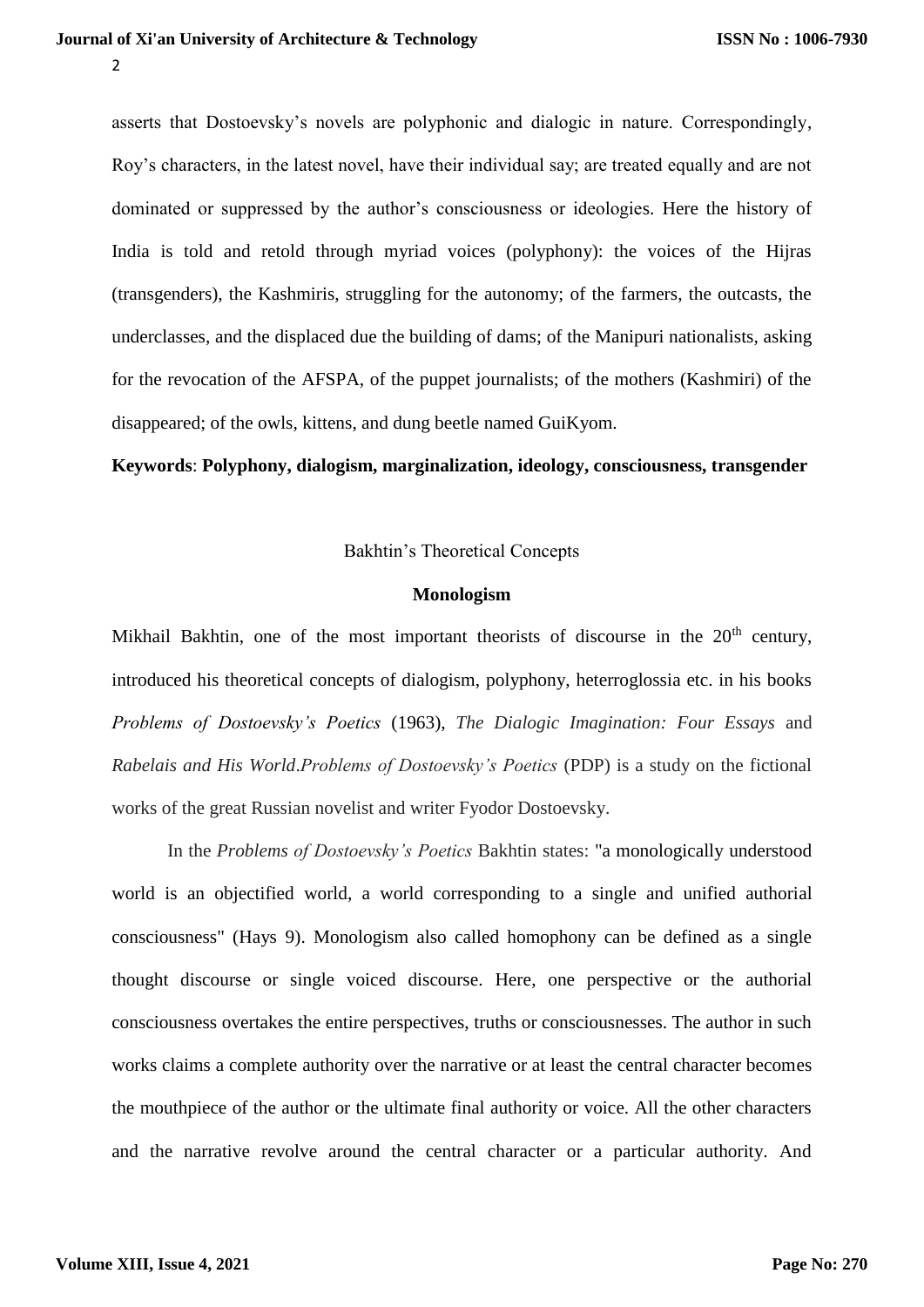therefore,there remains no place for the dialogue to exist and the dialogic process is then turned off, according to Bakhtin.

#### **Dialogism and Polyphony**

Bakhtin has put forth the concepts of dialogism and polyphony in his Book *Problems of Dostoevsky's Poetics* (1963). The word polyphony is basically borrowed from music; it literally means manifold or multiple voices. Bakhtin studies Dostoevsky's novels as containing manifold voices, and calls his novels polyphonic novels. He writes: "A plurality of independent and unmerged voices and consciousnesses, a genuine polyphony of fully valid voices is in fact the chief characteristic of Dostoevsky's novels."(PDP 06)

According to Bakhtin, in Dostoevsky's novels each and every character has a voice of their own; they are not dependent on the author for their speech, thought and actions. There is no outside authority – religious, political, social or any other – which governs, dominates or suppresses their say; even the author doesn't have a control on them. The characters sometimes can even go against their own creator. "Dostoevsky, like Goethe's Prometheus, creates not voiceless slaves (as does Zeus), but free people, capable of standing alongside their creator, capable of not agreeing with him and even of rebelling against him."(PDP 06)

Bakhtin further states that Dostoevsky hasn't created the characters that simply become the objects of the author's consciousnesses; their image is not like that of a hero in the traditional novel. They have and represent their respective images and consciousnesses. Bakhtin Writes:

> The consciousness of a character is given as someone else's consciousness, another consciousness, yet at the same time it is not turned into an object, is not closed, and does not become a simple object of the author's consciousness. In this sense the image of a character in Dostoevsky is not the usual objectified image of a hero in the traditional novel. (PDP 07)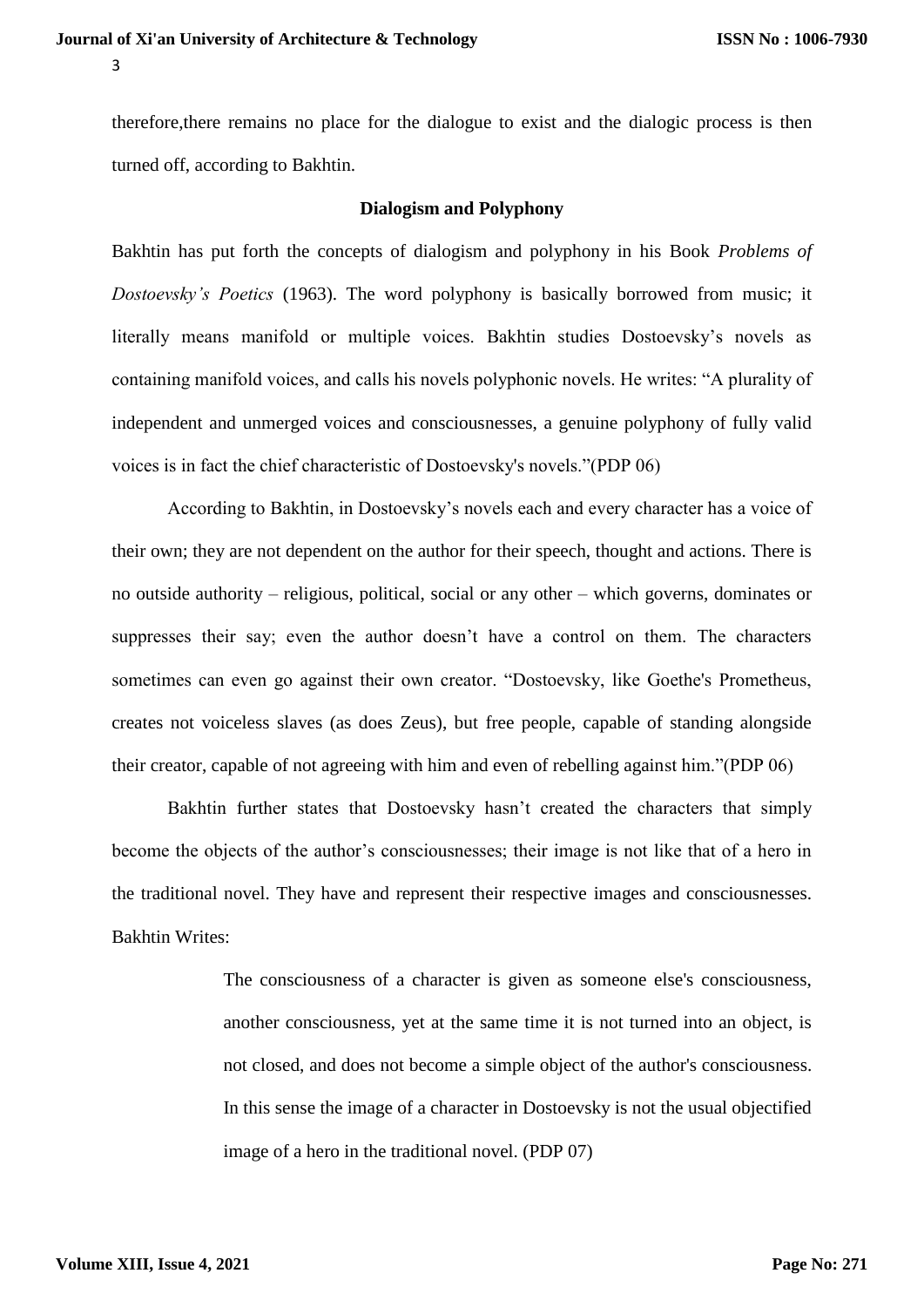Bakhtin's concept of dialogism (double or multi-voiced perspective) is counterposed with monologism (single thought or perspective or consciousness). In monologism one transcendental perspective or ideology or consciousness incorporates the entire arena and thus dominates the entire ideologies, perspectives and consciousnesses. Anything at odds with the transcendental perspective or ideology is deemed to be superfluous or irrelevant. The characters in a monological novel are treated as mere objects of the author's ideology or consciousness.

In contrast, dialogism—double-voiced or multi-voiced – concerns with multiple perspectives, ideologies and consciousnesses. In a dialogical novel, characters are treated as subjects of their own consciousnesses or ideologies rather than objects of the author's consciousness or ideology – as in a monological novel – and have their own final word, which then interacts with those of the others'. 'Truth' is the result of merging up of these multiple voices, perspectives or ideologies or consciousnesses. These are not author or single character centered novels, but appear to be the work of many different authors putting forth their respective viewpoints or ideologies.

#### *The Ministry of Utmost Happiness*: A Polyphonic Novel

The much awaited novel *The Ministry of Utmost Happiness*, by the Booker Award winning author Arundhati Roy, published in 2017, came forth after twenty years of her debut *The God of Small Things* (1996). The long book of near about 500 pages dedicated to 'The Unconsoled' basically takes place in Delhi, and the large part is set in Kashmir. Roy takes the readers on a long journey of many years from Delhi to Kashmir and to various other places including the forests of central India. The novel deals with various key issues prevalent specifically in the modern and postmodern India, mainly the Kashmir issue.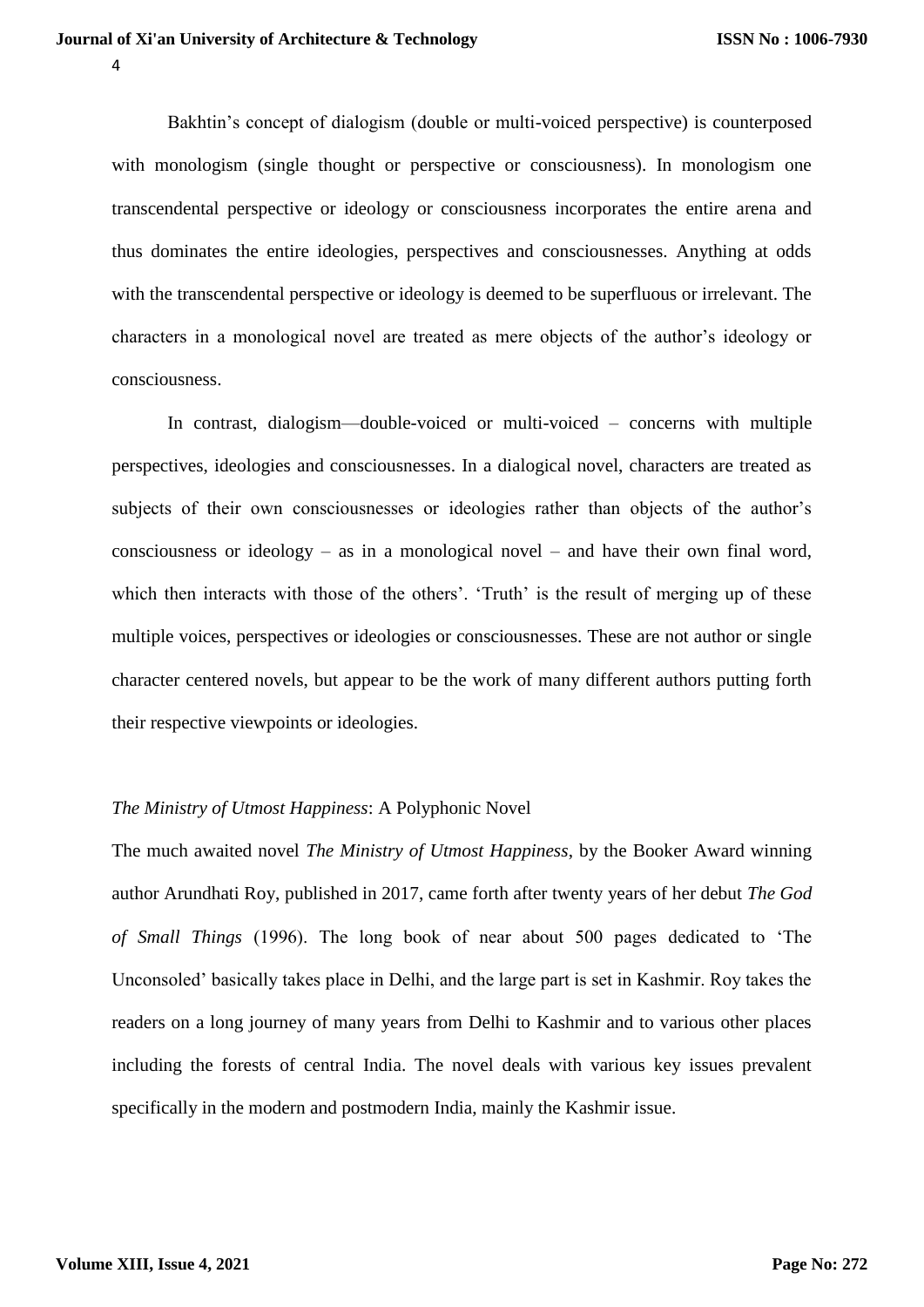The novel follows the interconnected lives of the neglected, the outcast, and the shattered people, who one way or the other have been ostracized by the societies they live in. The story travels back and forth in time, includes several texts within the main text  $(e.g.,)$ Bhartiya's manifesto, or Tilo's Kashmiri-English Alphabet or Comrade Maase Revathy's Letter). At heart, however, the novel consists of two main [narrative](https://www.supersummary.com/narrative/) threads, one of which is centered in Delhi, and the other in Kashmir.

Both *The God of Small Things* and *The Ministry of Utmost Happiness* and many of her essays are polyphonic and dialogic in both nature and structure. Roy renders equal voice and equal rights to all her characters irrespective of their caste, color, creed, social status, religion, region, ethnicity and so forth. She has treated her characters as subjects rather than as mere objects of her consciousness/ideology as is the case in monological novels. Anita Felicelli in her article "Outside Language and Power: The Mastery of Arundhati Roy's "The Ministry of Utmost Happiness," writes: "Somehow in *The Ministry of Utmost Happiness*, her first novel in 20 years, Roy outdoes *The God of Small Things*, and this is largely because it is an even more unsettling, artistic cry against injustice. It is a polyphonic protest."

The voices raised by the socially excluded (marginalized), the outcasts, the underclasses, the mothers (Kashmiri) of the disappeared, the displaced on account of the building of dams, and the minorities, are extensively found in Roy's this novel and in many of her essays. Her novels like Doestovesky's too are great dialogues between the unheard voices and unmerged souls and perspectives. Each character has their own final say, but also relates to and interacts with those of the other characters. The discourse doesn't simply unfold, as in the traditional novels, but interacts.

In his review of *The Ministry of Utmost Happiness* Gurpreet Singh, a Canadian based journalist writes that hrough myriad range of characters and multiple stories that interact and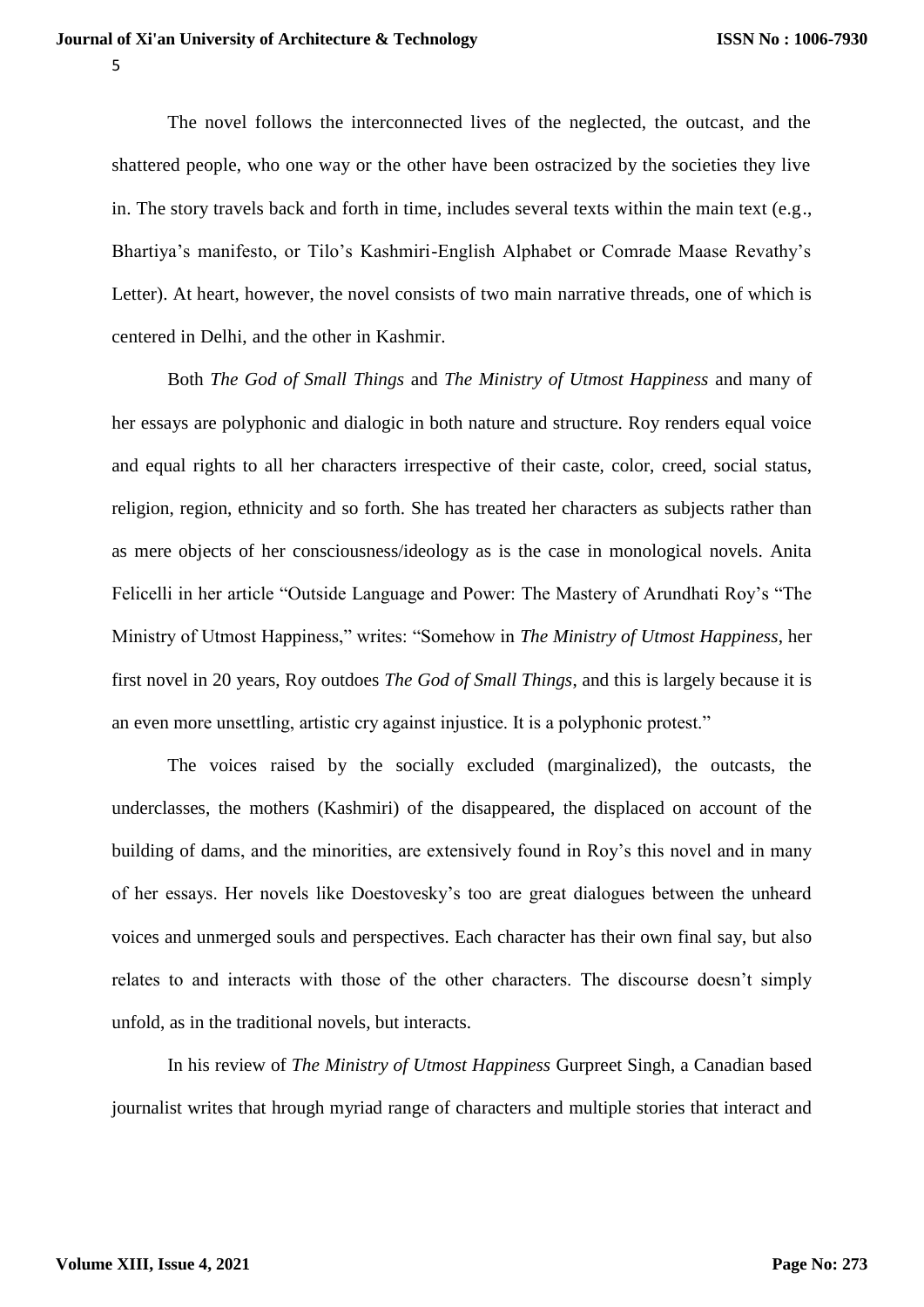intersect, Roy presents a case that challenges the myth of a great country that is said to have benefited from neoliberalism.

"All these narratives woven together in large fiction unmask the real face of India where the dominant culture has frequently othered powerless sections of the society." Writes Gurpreet Singh, his review titled **"**[The Ministry Of Utmost Happiness Gives Voice To The "Other"](https://countercurrents.org/2017/06/the-ministry-of-utmost-happiness-gives-voice-to-the-other-india)  [India](https://countercurrents.org/2017/06/the-ministry-of-utmost-happiness-gives-voice-to-the-other-india) **"**

In the very first few pages of the novel *The Ministry of Utmost Happiness*, the reader confronts the mention of some recent times' political upheavals: those of the attacks on World Trade Centre in 2001; of the Gujarat riots of 2002, that left some 2,000 Muslims dead; of the partition of India in 1947; of the Indian Parliament and the Mumbai attacks; of the Babri Masjid demolition in Ayodhaya in 1992; of the imposition of emergency by Indira Gandhi in 1974 and so on.

Moreover, the contemporary history of India is told and retold by manifold voices (polyphony), through multiple range of characters and numerous stories: the voices of the hijras (transgenders or third genders); of Dalit man pretending to be a Muslim; of Kashmiris demanding secession from India, of the displaced due to the building of dams; of Indian civil servants, cold blooded killers and puppet journalists; of Adivasis (tribal populations) and of artists; of the Manipuri nationalists asking for the revocation of AFSPA; of the mothers (Kashmiri) of the disappeared; of owls and kittens and of a dung beetle named GuihKyom. The novel can be read as the story of everyone and everything, glorifying their rights and voices to be heard.

Both the margins and the marginalized speak here.The narrative of *The Ministry of Utmost Happiness*, which is divided into 12 chapters (one of the chapters titled "The Ministry of Utmost Happiness") and revolves largely around two major characters of the novel, Anjum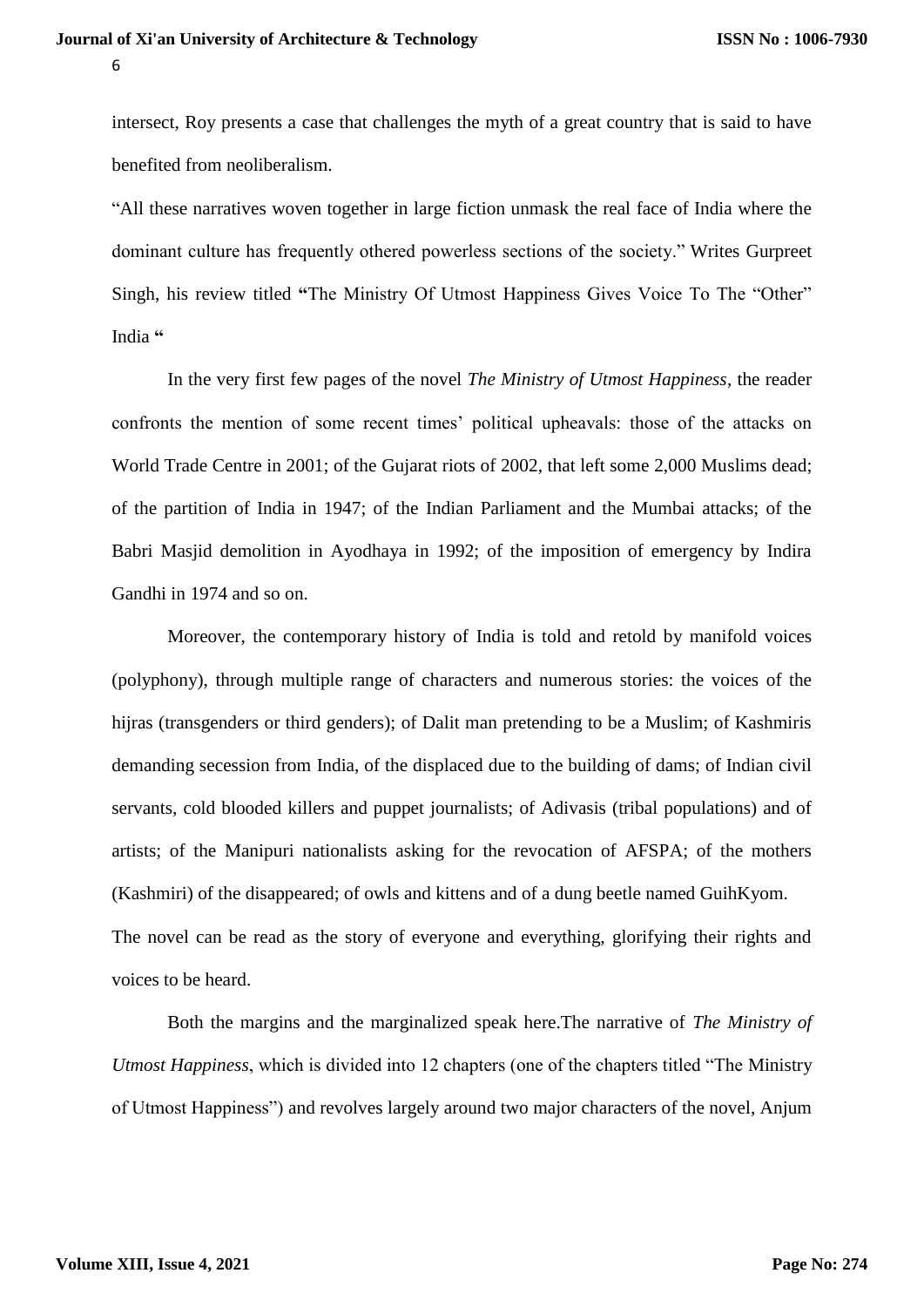and Tilottoma, takes place in Delhi and journeys us from Delhi to Kashmir and to many other places in India.

The reader first meets Anjum, formerly Aftab, a hermaphrodite and one of the protagonists of the novel, in the first few chapters of the book. She is born with both male and female characteristics, but after surgeries turns into a transgender and becomes a very famous Hijra of Delhi; discovers her residence among the Hijras living in a place called Khwabgah (the House of Dreams), where Kulsoom Bi heads the community. However, after surviving in the Gujarat pogrom of 2002, she goes to live in a graveyard where she runs a guest house called Jannat Guest House (Paradise Guest House) and creates Jannat Funeral Services there. Anjum is a doubly marginalized character; first because she is a Muslim and secondly as a eunuch.

The novel is undoubtedly a great literary piece of work and an exemplary of postmodernist literature. With the use of some postmodern techniques like pastiche, historiographic metafiction, intertexualty, fragmentation, irony etc., Roy has excelled and shown her authorial prowess in writing such an appreciable piece of postmodernist novel. Describing and narrating while digging deep into details of various major issues in the India of today, through multiple range of characters, and making her readers know and comprehend in simple terms (uses Hindi, Urdu, Kashmiri, etc. words, phrases, sentences, verses etc. and various slangs too) what she actually wants to say and convey, she appears at her best.

Like Dostoevsky, Roy too gives her characters utmost freedom to speak for themselves and express whatever they feel like. She doesn't try to control or put her own perspectives into them; doesn't portray them as the 'voiceless slaves'. They have their own perspectives and represent their own consciousnesses. In Roy's latest novel not only the humans have their individual points of view to make but also the animals and insects have a position, power and a say. Guih Kyom the dung beetle has been raised to such level that it is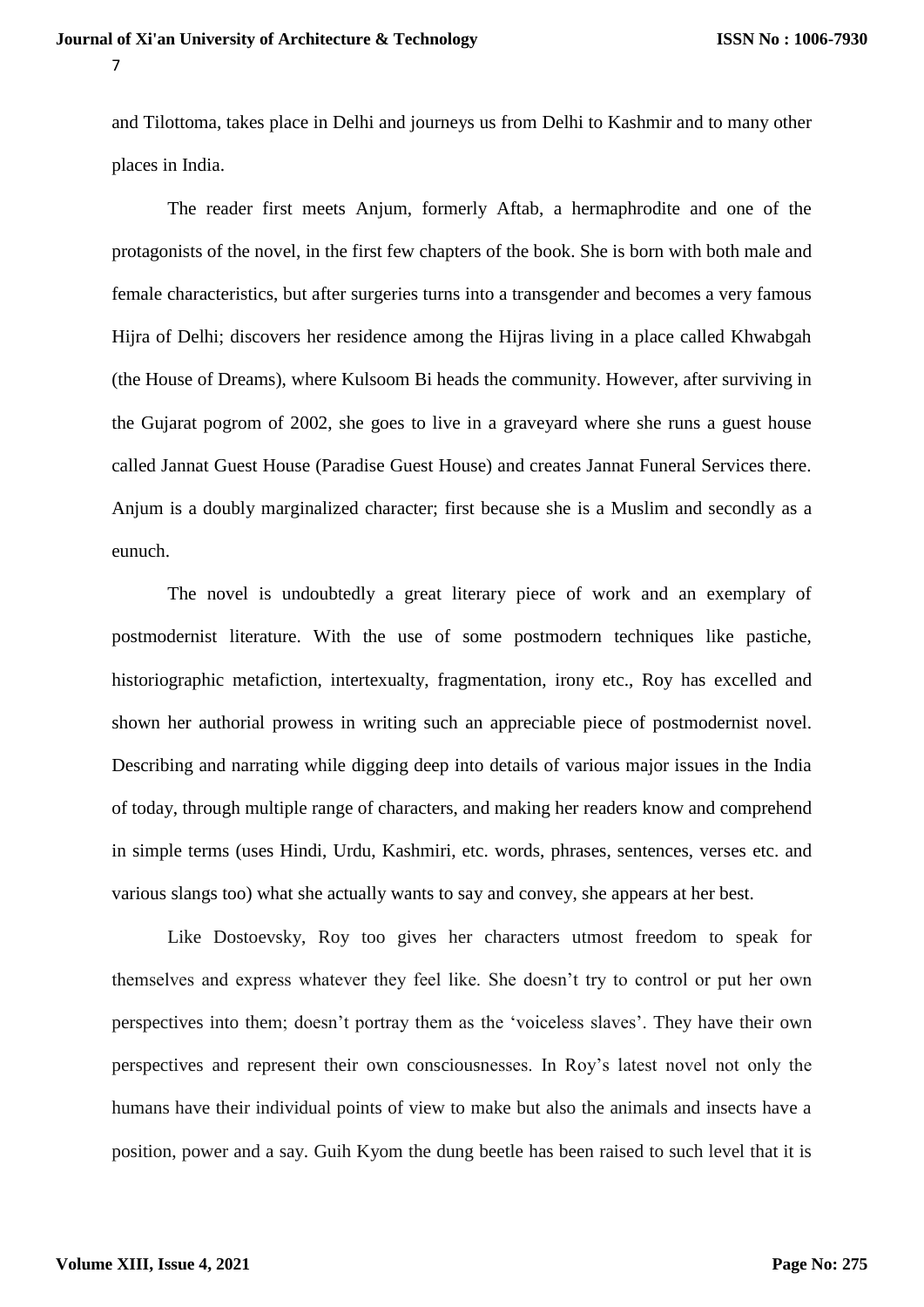on the mission to save the sky in case it falls. "By the time they got back, the lights were all out and everybody was asleep. Everybody, that is, except for Guih Kyom the dung beetle. He was wide awake and on duty, lying on his back with his legs in the air to save the world in case the heavens fell." (TMUH, 438)

*The Ministry of Utmost Happiness* is not just a single narrative but many narratives within the single narrative. Roy has unpacked the layers of politics and privilege inherent in caste, religion and gender through the novel's multiple range of characters that includes a hijra (Anjum) from Delhi, a man from an untouchable caste who has disguised himself as a Muslim – Saddam Hussain, a Brahmin government official (Biplab), a Kashmiri resistance fighter (Musa), a media opportunist, an architect-turned-activist (Tilo) who gets involved in the Kashmiri struggle for freedom.

In her article titled "Becoming everything: constitutive impurity in Arundhati Roy's *The Ministry of Utmost Happiness*", Carissa Ma Writes:

> From time to time the birds, the beetles, the cattle become as important as the people in the narrative. At the core of Roy's latest novel is an ethics of connectivity and multispecies entanglement. It sets out to dismantle boundaries in binary opposites: human/non-human, male/female, living/dead, killable/unkillable, grievable/ungrievable. (55)

Roy renders voice to the socially outcast community of Hijras in India through the character of Anjum, an intersex. Anjum is the representative and main voice of the community. She in herself is not a single voice; she is of many tones and expresses many things. In fact, she is many things in a single body. "When people called her names—clown without a circus, queen without a palace—she let the hurt blow through her branches, like a breeze and used the music of her rustling leaves as balm to ease her pain" [\(Roy 1\)](https://www.mdpi.com/2076-0787/9/1/2/htm#B8-humanities-09-00002). She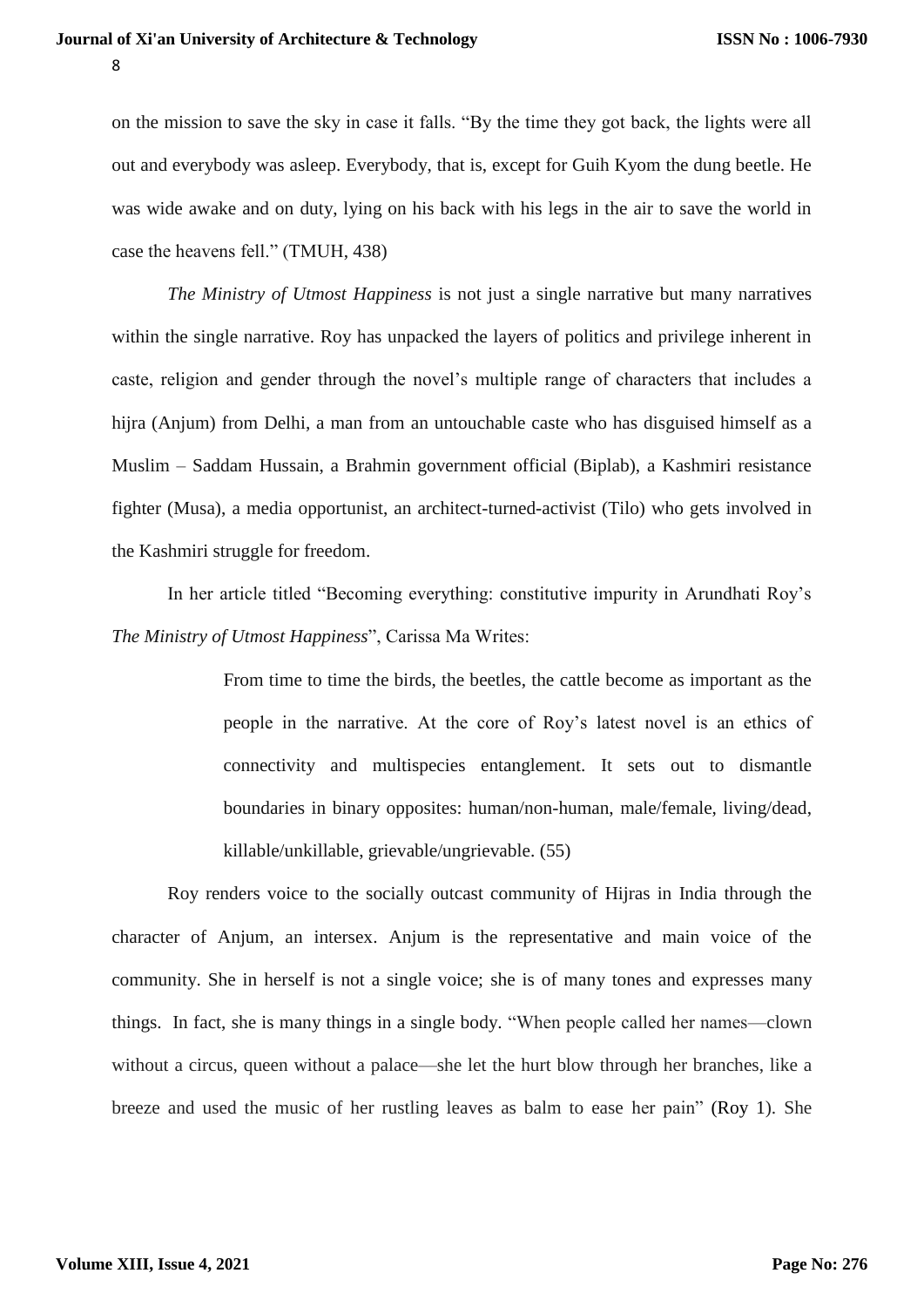survives in peace only when "Ziauddin, the blind imam ... befriended her and began to visit her" (1). Her uniqueness as a person is emphasised by Roy as:

> It doesn't matter. I'm all of them. I'm Romi and Juli, I'm Laila and Majnu. And Mujna, why not? Who says my name is Anjum? I'm not Anjum, I'm Anjuman. I'm a mehfil, I'm a gathering. Of everybody and nobody, of everything and nothing. Is there anyone else you would like to invite? Everyone's invited. [\(2\)](https://www.mdpi.com/2076-0787/9/1/2/htm#B8-humanities-09-00002)

Thus a reader can understand that Roy has created her character of Anjum with double voice by using Bakhtinian concept of polyphony in a single text.

Since Bakhtin believes that human language is a complex entity, he goes in favour of "multivocality, dialogism, or polyphony in a text and a text that depends on an "authoritative univocality, monologism, or monophony" cannot evoke the human experience in its complicated interrelatedness (Bazerman, 1993). Bakhtin has called Dialogism a significant and necessary element and to him it works as an agency against an authority or power structure. Now the responsibility of the readers is to go deep into these intertexts to figure out why the writer invokes these texts, how arethey relevant and what functions they serve. Thus, integrating polyphonic voices in a text has ideological implications. She tells us:

> A series of surgeries and hormonal pills gave Anjum a patched together body and undeepen her voice, but it restricted its resonance, coarsened its timber and gave it a peculiar, rasping quality which sometimes sounded like two voices quarrelling with each other instead of one. (Roy, 19)

In her article titled "Arundhati Roy's Novel "*The Ministry of Utmost Happiness*": A Study of Innovative Use of Translation and Intertextuality", Ghazala Tabassum, Associate Professor, Head of English Department, Rawalpindi Women University, Rawalpindi, writes that the biological duality of Aftab/Anjum has been made stronger through the patches of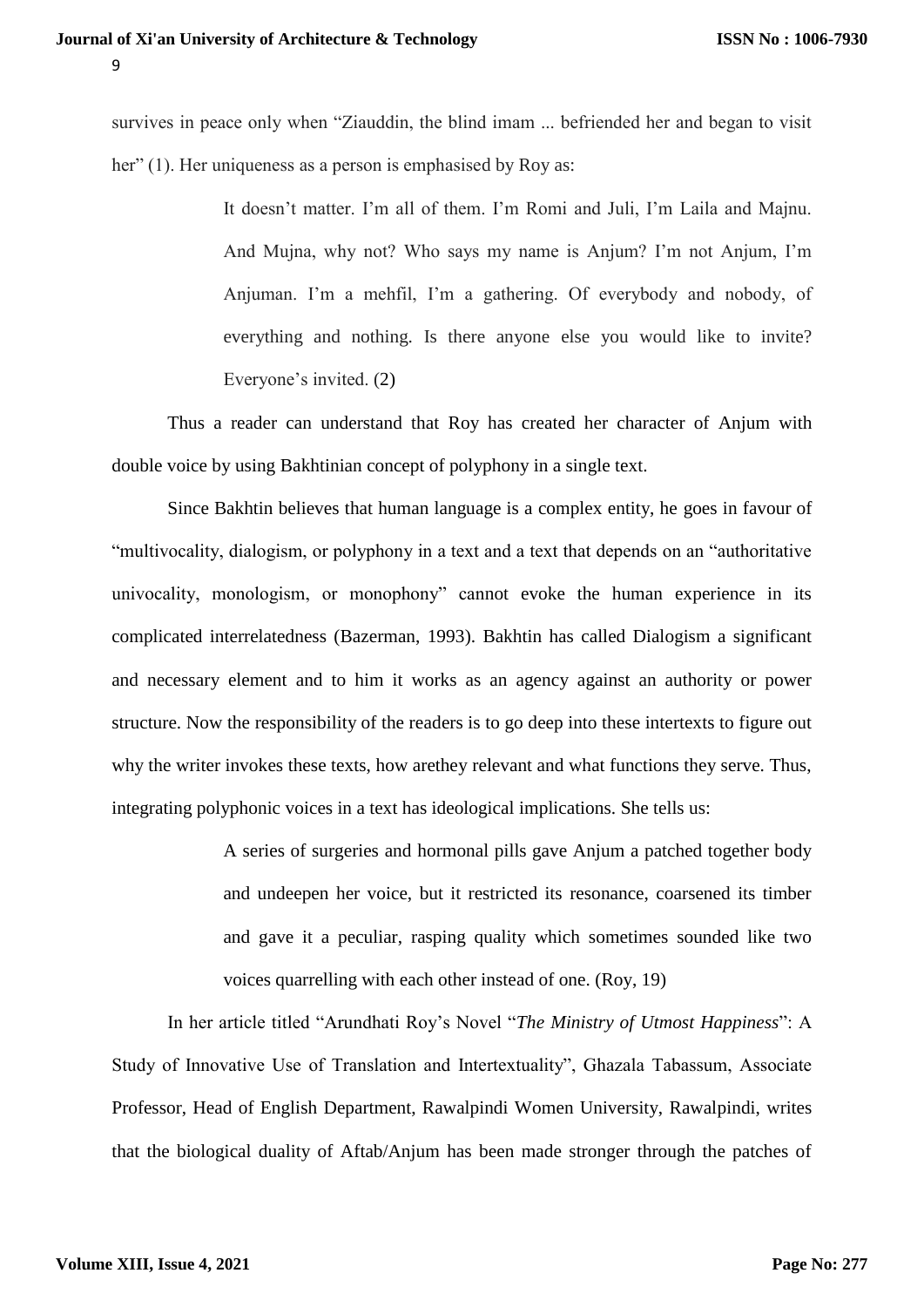intertextuality such as transliteration of Urdu verses of classical Urdu poets "creating polyphony that replicates the hermaphroditic protagonist."

This novel too like Roy's debut novel features polyphonic or dialogic interaction of different languages. In *The God of Small Things* Roy puts Malayalam and English against each other; in the latest novel she poses besides English multiple tongues of the Indian subcontinent against one another. The two languages Urdu and Kashmiri have been given the special preference to serve the author's political purpose.

The narrative then shifts to S. Tilottama, the English speaking woman who is in love with Musa Yeswi, a Kashmiri, who loses his family at the hands of the Indian Army when some soldiers pour bullets into them and kill them. He later on goes underground as a militant (Commander Gulrez) fighting for the independence of Kashmir.

Roy provides Tilo with two lovers one representing the state and another opposing it. In this way she presents different ways and different understanding of the Kashmir issue through Tilo. The two lovers Biplab, the high ranking government officer and supporting the government in the Kashmir issue, and Musa, who is involved in Kashmir fight for freedom, represent two voices one agreeing with the author and the other going against the author at the same time. Both voices have been given equal treatment and both are equally heard.

Tilo becomes a symbol of voice for almost all the marginalized characters in the novel. She turns to be an Ustanji (teacher) who helps other people to go on with their struggle. She takes along the kashmiri freedom fighters, hijras, Dalits, Maoists and lays down her life to fight for their justice.

All this indicates and clearly impresses upon the fact that Roy has closely and honestly observed the prevailing social, political and economic problems in contemporary India, for the most part and most intensely the Kashmir issue and the problems faced by the populace of Kashmir thereof since the time of the partition.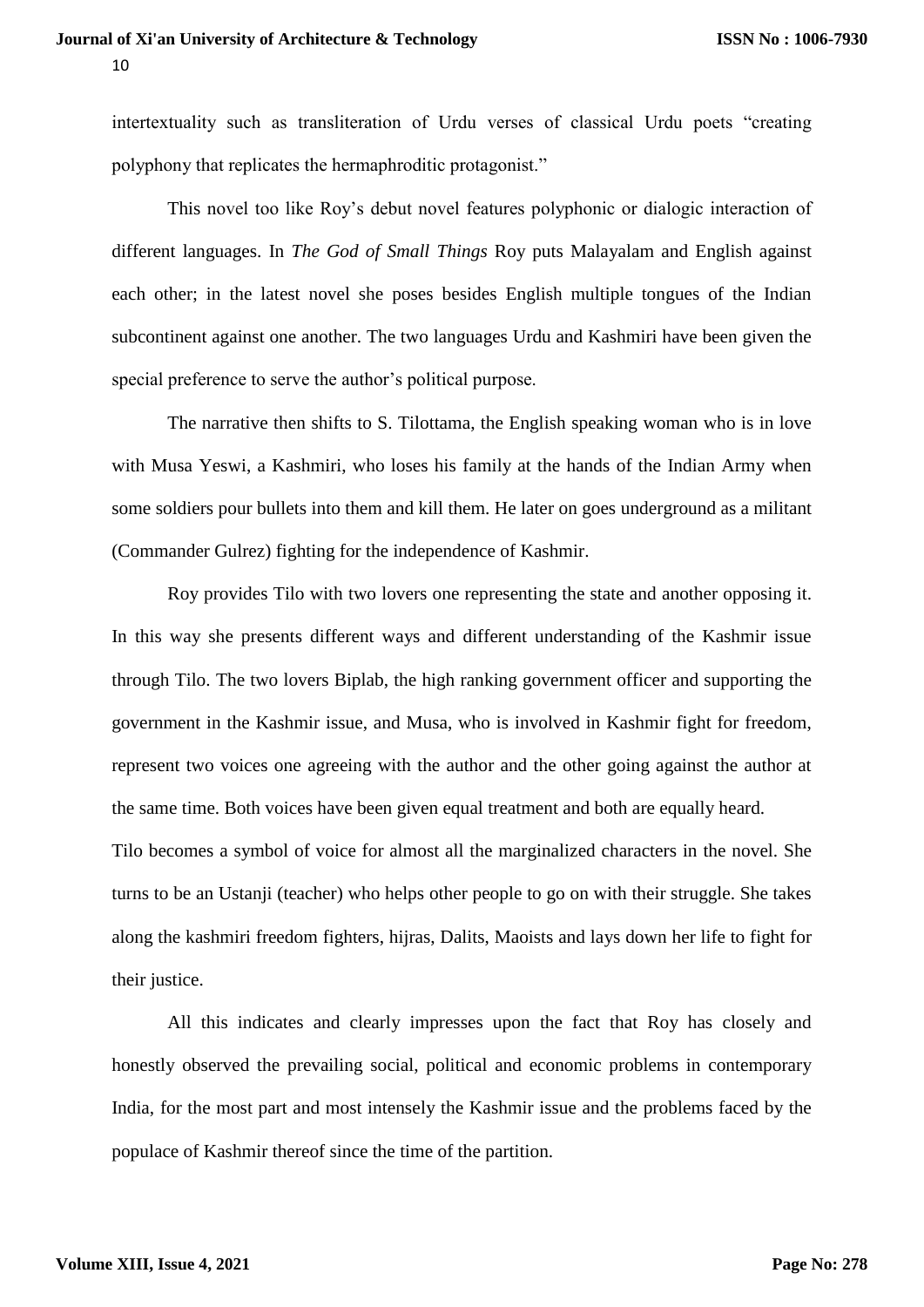The novel is every way a political and social novel, and at once a love story (which too is weaved around the same themes) and an eye opener.

### **Conclusion**

The novel is basically the story of everyone and everything, glorifying their rights and voices to be heard. Both the margins and the marginalised speak here. Bakhtin has studied Dostoevsky's novels as containing myriad voices, unlike the monological novels, in which the characters are merely the objects of the author's ideology, and the world is integrated or understood through a single consciousness/voice. He asserts that Dostoevsky's novels are polyphonic and dialogic in nature. The characters are not the objects of the author's consciousnesses or ideologies but rather the subjects of their own consciousnesses, ideologies or perspectives. Correspondingly Roy's characters, in the latest novel, have their individual say; are treated equally and are not dominated or suppressed by the author's consciousness or ideologies. Here the history of India is told and retold through myriad voices (polyphony): the voices of the Hijras (transgenders), the Kashmiris, struggling for the autonomy; of the farmers, the outcasts, the underclasses, and the displaced due the building of dams; of the Manipuri nationalists, asking for the revocation of the AFSPA, of the puppet journalists; of the mothers (Kashmiri) of the disappeared; of the owls, kittens, and dung beetle named GuiKyom.